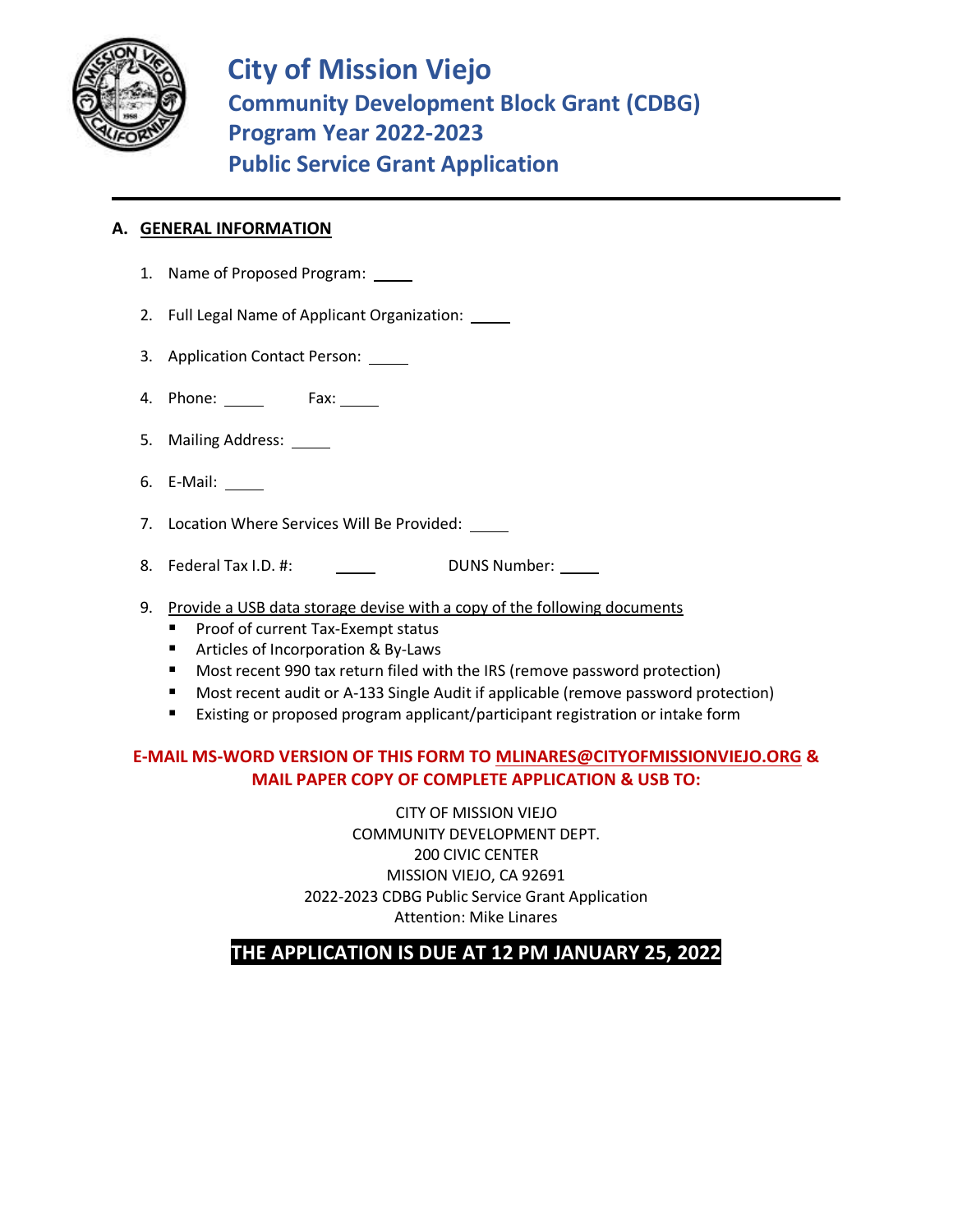### **B. PROGRAM INFORMATION**

1. This request is for a New  $\Box$  or Existing  $\Box$  program.

How will services be expanded in the City if it is an existing program?

2. Have you previously received funding from the City of Mission Viejo CDBG Program? Yes  $\Box$  No  $\Box$ . If yes, identify the most recent year(s), amount(s), and program(s) funded.

PREVIOUS MV FUNDING INFORMATION

| Year | <b>MV CDBG Amount</b> | <b>Program Name</b> |  |  |  |
|------|-----------------------|---------------------|--|--|--|
|      |                       |                     |  |  |  |
|      |                       |                     |  |  |  |
|      |                       |                     |  |  |  |

In the table below, list information regarding non-CDBG funds utilized by your agency to support the proposed program.

#### PREVIOUS NON-MV FUNDING INFORMATION (MOST RECENT YEAR)

| Year | <b>Agency</b> | <b>Program Name</b> | <b>Grant Amount</b> |
|------|---------------|---------------------|---------------------|
|      |               |                     |                     |
|      |               |                     |                     |
|      |               |                     |                     |
|      |               |                     |                     |
|      |               |                     |                     |

- 3. Is your agency based in the City of Mission Viejo? Yes  $\Box$  No  $\Box$
- 4. Funding is requested under which category? (**Limit one**) Elderly/Frail Elderly Services Youth Services Physically/Developmentally Disabled Adults Homeless Services **HIV/AIDS Services** Substance Abuse Services
	- Fair Housing Services **Childcare Services**

Other Low/Mod Services (Specify) General According Health Services

5. Provide the following proposed program budget information:

| FY 2022-2023 CDBG funds requested from Mission Viejo:        |  |
|--------------------------------------------------------------|--|
| Total FY 2022-2023 Program budget:                           |  |
| Total FY 2022-2023 Agency budget (for all programs offered): |  |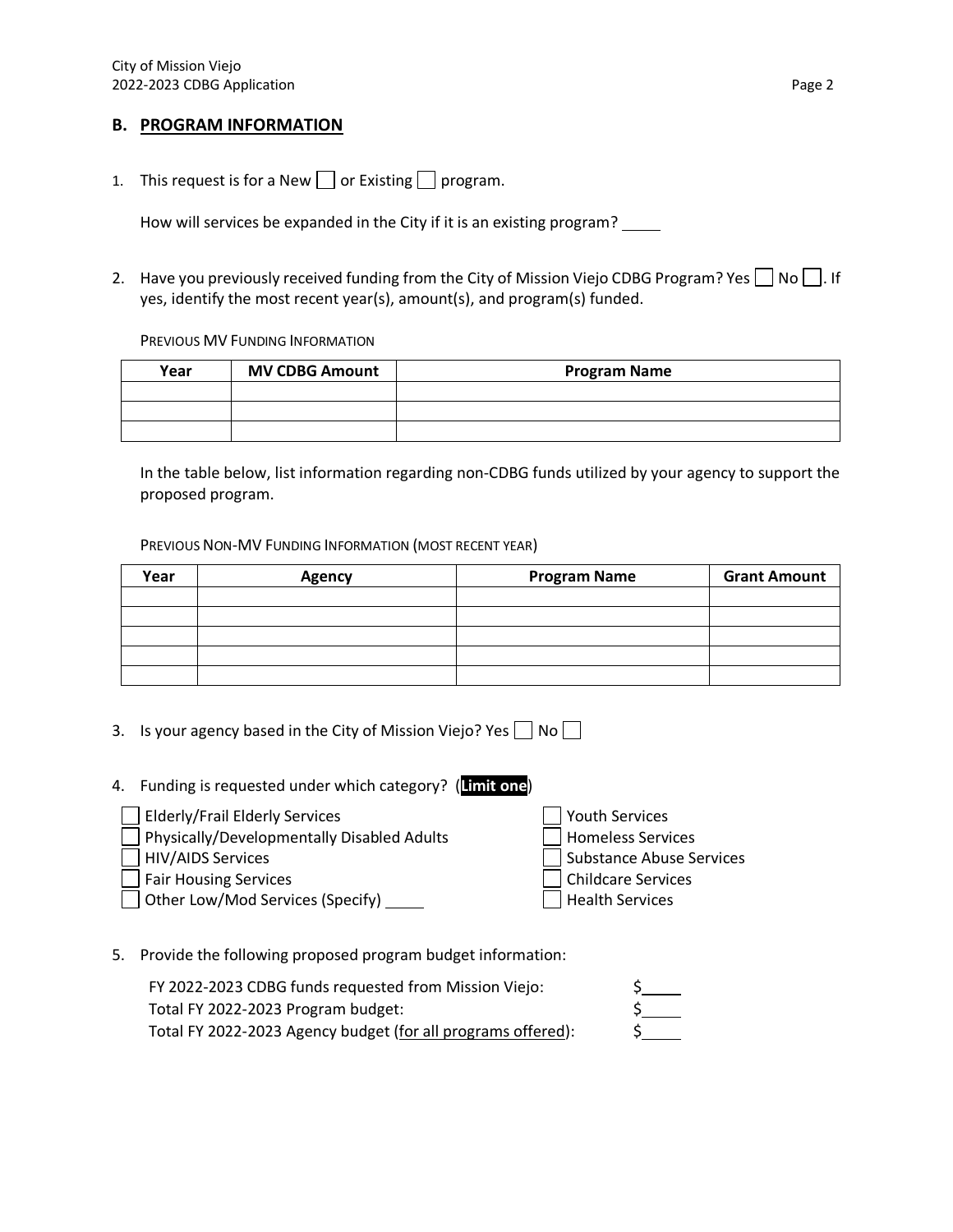- 6. Provide the following information regarding the number of **unduplicated** clients to be served by the proposed program between July 1, 2022, & June 30, 2023:
	- a. The total number of unduplicated clients to be served by the proposed program **regardless of city of residence**:
	- b. Of the total Mission Viejo residents to be served listed above in "b," how **many will be assisted with CDBG funds**?
	- c. Of the total Mission Viejo residents to be served listed above in "b," how **many Low/Moderateincome Mission Viejo residents will be assisted with CDBG funds**?
- 7. Can you provide documentation verifying the following?
	- **•** Program applicant/client household income? Yes  $\Box$  No  $\Box$
	- **•** Program applicant/client race and ethnicity? Yes  $\Box$  No
- 8. All CDBG-funded activities must meet a HUD Objective and Outcome.

Objectives: Select **one** HUD objective that best applies to the proposed program:

- Suitable Living Environment The activity is designed to benefit the community, families, or individuals by addressing issues in their living environment.
- $\Box$  Decent Housing The activity is designed to cover a wide range of housing opportunities that meet an individual family or community need.
- $\Box$  Creating Economic Opportunities The activity will generate economic development, commercial revitalization, or job creation.

Outcomes: Select **one** HUD outcome that best applies to the proposed program:

- $\Box$  Availability/Accessibility The activity makes services, infrastructure, housing, or shelter available/accessible to low and moderate-income persons, including individuals with disabilities.
- $\Box$  Affordability The activity provides affordability in various ways for low and moderate-income persons, including the creation or maintenance of affordable housing, basic infrastructure hookups, or services.

Sustainability (promoting livable & viable communities) – The activity aims to improve the community or neighborhoods, helps to make them livable or viable by providing benefits to low and moderate-income persons, or by removing/eliminating slums/blighted areas.

9. During the past three years, has your agency expended more than \$750,000 in cumulative federal funds during one fiscal year? Yes  $\Box$  No

If yes, did your agency prepare a Single Audit compliant with OMB Circular A-133? Yes  $\vert$  No  $\vert$  If yes, provide a copy of the most recently completed Single Audit. If no, explain why a Single Audit was not prepared.

10. Please complete the budget proposal provided as **Attachment A** of this application.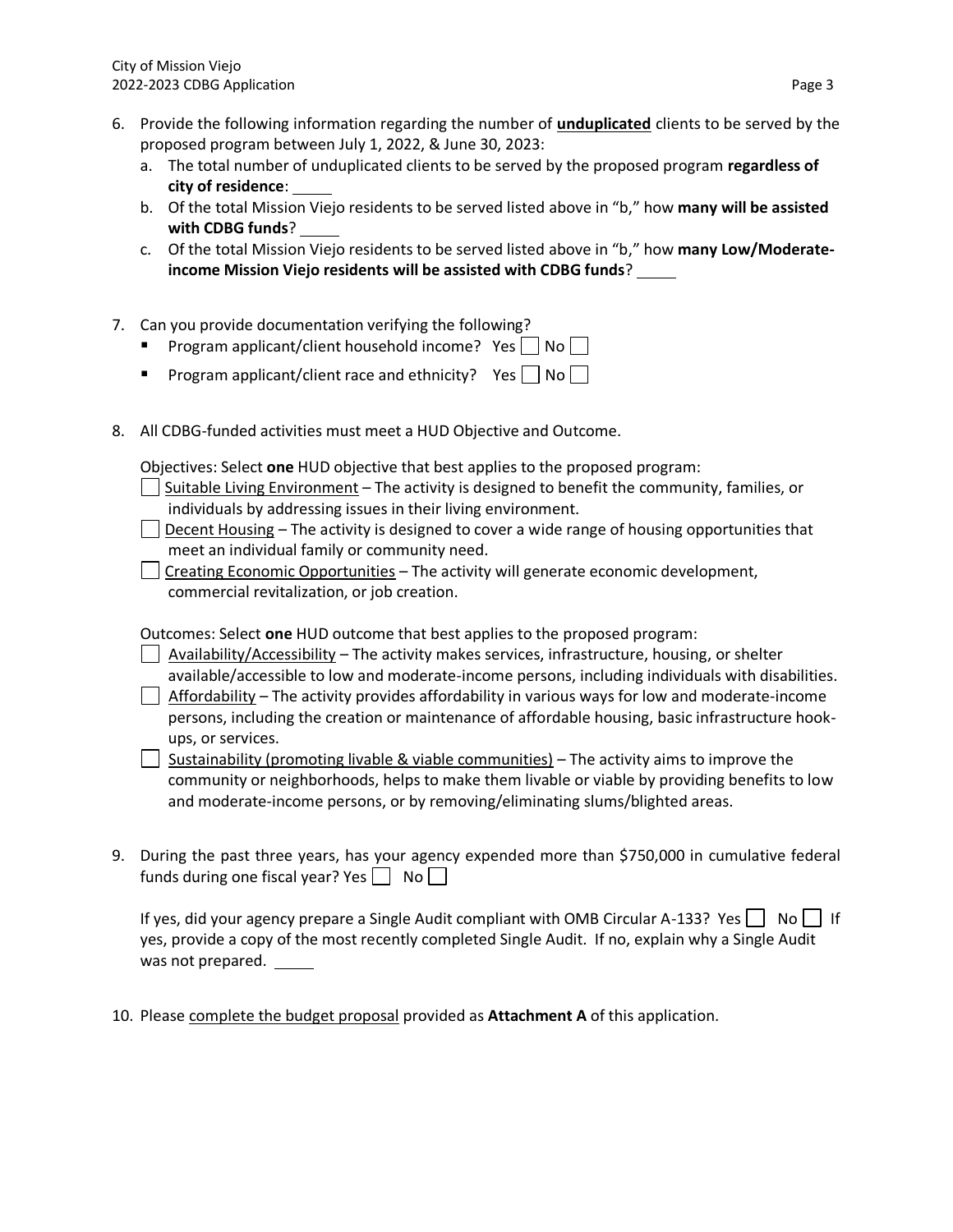- 11. **Narratives:** Please provide the following information. (**NOTE:** Your responses are limited to 1,000 characters per question. Narratives beyond this limit may be deleted during the final production of your application for presentation to commissions and the City Council.
	- a. Identify the nature and extent of the **community need** to be addressed by the proposed program/service. Provide data that supports the unmet demand for the proposed service in Mission Viejo.
	- b. Describe how the program/service will address the specific community need. Specify activities to be undertaken, the average amount or length of service that will be provided, and the expected outcome of the program/service:
	- c. Describe your organization's professional qualifications to carry out the proposed program. List staff credentials (as applicable) and related experience. Also, discuss the organization's **capacity** to implement the program and meet projected service goals
	- d. Describe your organization's experience administering CDBG funds.
	- e. Provide specific information on how CDBG funds awarded to the program will be spent (e.g., program staff, office supplies, food costs)? Also include information regarding the percentage of agency resources utilized for fundraising and agency management.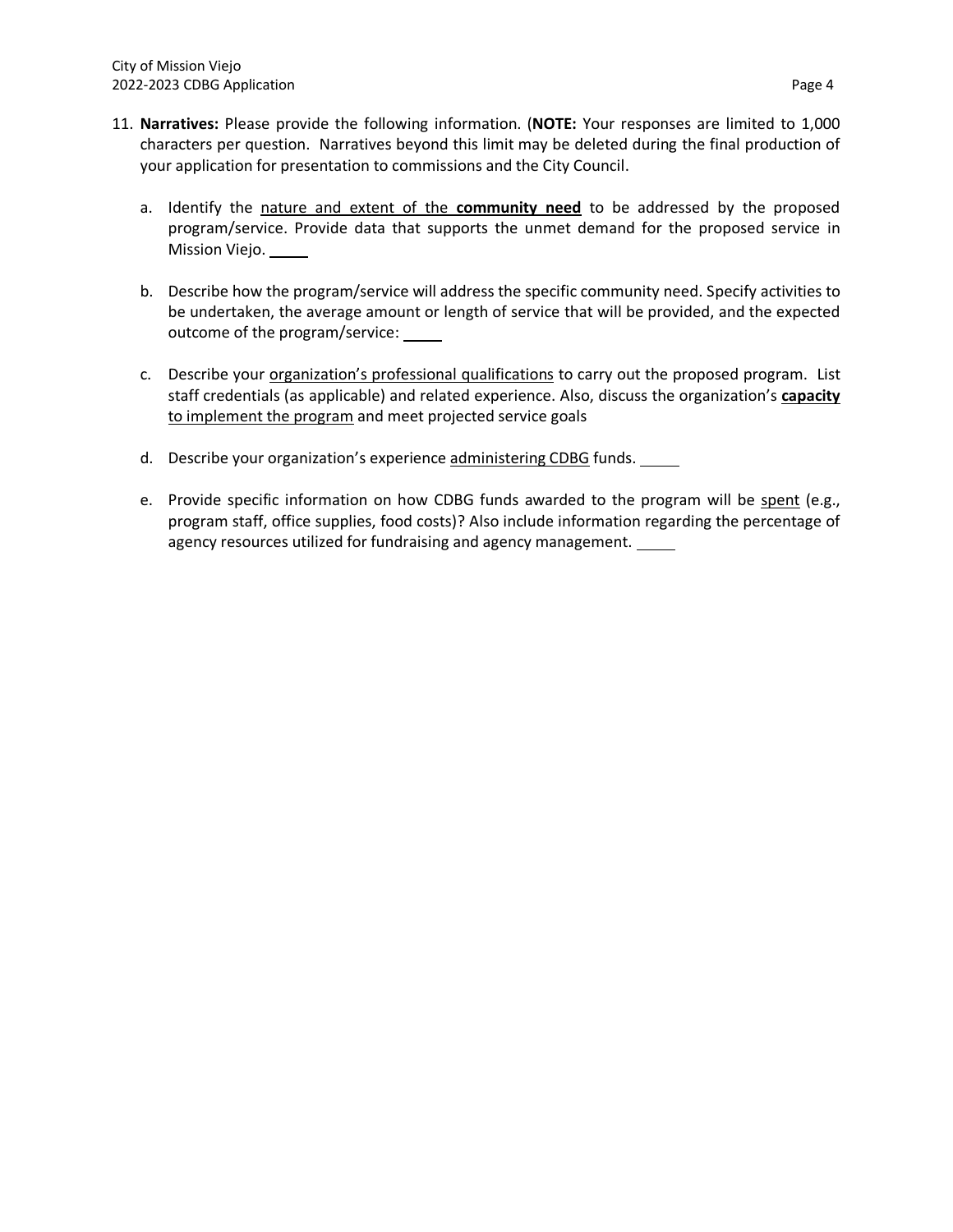### **C. CERTIFICATION**

- 1. I hereby certify that if funds are granted from the City of Mission Viejo to our organization, they will be used only to benefit lower-income residents of Mission Viejo. We understand that funding is provided on a reimbursable basis only, that proof of liability insurance will be required, and that our formal agreement with the City will define other reporting and programmatic requirements.
- 2. No federal appropriated funds have been paid or will be paid, by or on behalf of the grantee, to any person for influencing or attempting to influence an officer or employee of any agency, a member of Congress, an officer or employee of Congress, or an employee of a Member of Congress in connection with the awarding of any Federal contract, the making of any Federal grant, the making of any Federal loan, the entering into of any cooperative agreement, and the extension, continuation, renewal, amendment, or modification of any federal contract, grant, loan, or, cooperative agreement.
- 3. If any funds other than Federal appropriated funds have been paid or will be paid to any person for influencing or attempting to influence an officer or employee of any agency, a member of Congress in connection with this federal contract, grant, loan, or cooperative agreement, it will complete and submit Standard Form-LLL, "Disclosure Form to Report Lobbying," in accordance with its instructions.

| Name:      |       |
|------------|-------|
| Title:     |       |
| Signature: | Date: |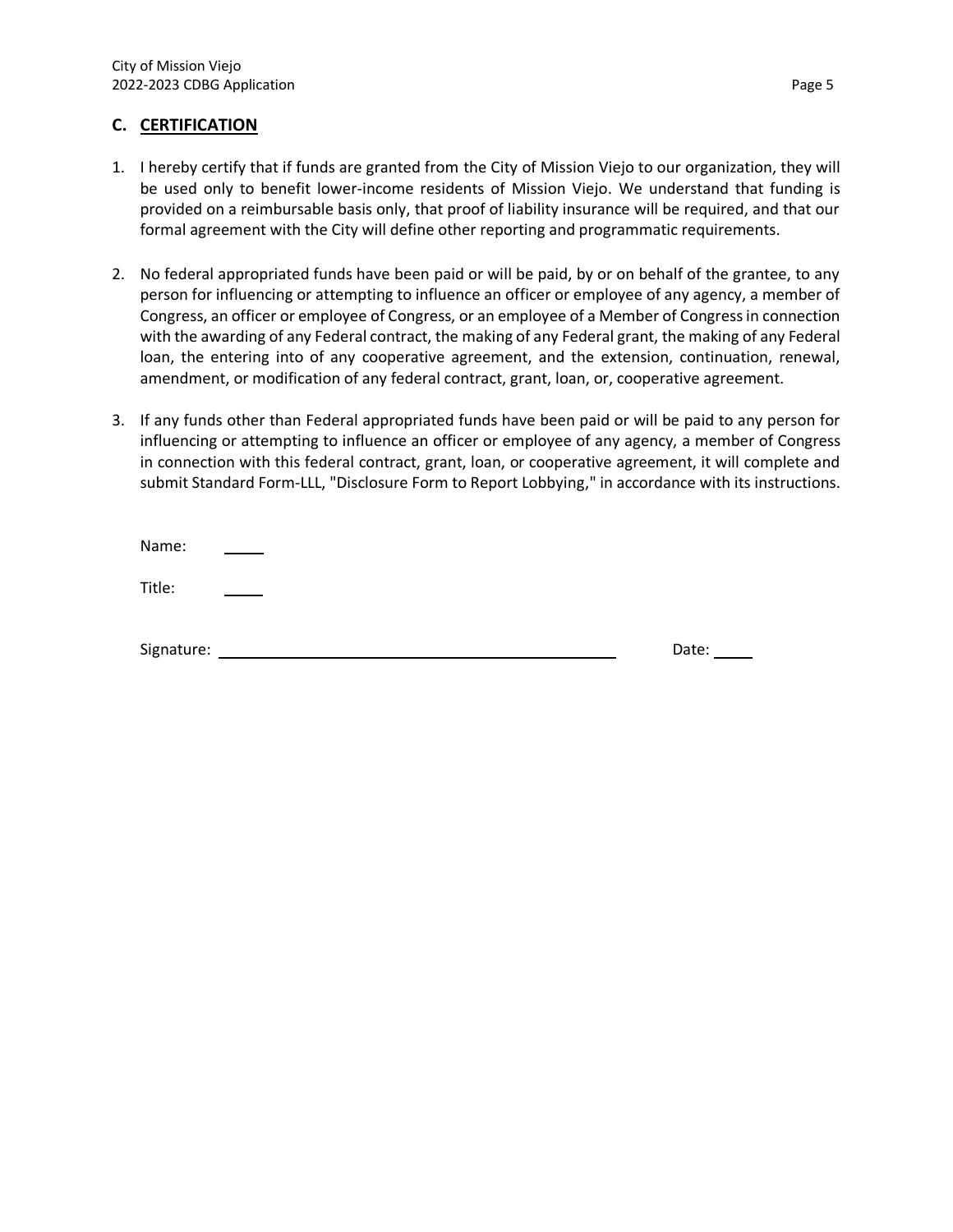# **CDBG PUBLIC SERVICES AND GRANTS APPLICATION ATTACHMENT A**

# **Proposed Budget**

Applicant:

Program:  $\overline{\phantom{a}}$ 

| <b>EXPENDITURES</b><br><b>MISSION VIEJO</b><br><b>OTHER SOURCES</b> |                   |                  |                     |  |  |  |  |  |
|---------------------------------------------------------------------|-------------------|------------------|---------------------|--|--|--|--|--|
| <b>CATEGORY</b>                                                     | <b>CDBG FUNDS</b> | (Specify Amount) | <b>TOTAL BUDGET</b> |  |  |  |  |  |
| <b>Administration Salaries &amp;</b><br><b>Benefits</b>             |                   |                  |                     |  |  |  |  |  |
| Program Salaries & Benefits                                         |                   |                  |                     |  |  |  |  |  |
| Program Supplies                                                    |                   |                  |                     |  |  |  |  |  |
| Facilities (Specify)                                                |                   |                  |                     |  |  |  |  |  |
| Communications                                                      |                   |                  |                     |  |  |  |  |  |
| Insurance                                                           |                   |                  |                     |  |  |  |  |  |
| <b>Utilities</b>                                                    |                   |                  |                     |  |  |  |  |  |
| Professional Services (Specify)                                     |                   |                  |                     |  |  |  |  |  |
| Other (Please specify)                                              |                   |                  |                     |  |  |  |  |  |
| Other (Please specify)                                              |                   |                  |                     |  |  |  |  |  |
| Other (Please specify)                                              |                   |                  |                     |  |  |  |  |  |
| <b>TOTAL</b>                                                        |                   |                  |                     |  |  |  |  |  |

**REVENUES**

| <b>SOURCE</b> | <b>OTHER SOURCES</b><br>(Specify Amount) | Is Source Secured via<br>Contract for FY 22-23? |
|---------------|------------------------------------------|-------------------------------------------------|
| Source:       |                                          | Yes  <br>No <sub>1</sub>                        |
| Source:       |                                          | Yes<br>No                                       |
| Source:       |                                          | Yes  <br>$No$                                   |
| Source:       |                                          | Yes<br>No                                       |
| Source:       |                                          | Yes<br>No                                       |
| <b>TOTAL</b>  |                                          |                                                 |

G:\WORK FILES\Mission Viejo V2\Action Plans\2022-2023 Action Plan\2022-2023 CDBG PSG Application - City Of Mission Viejo.Docx